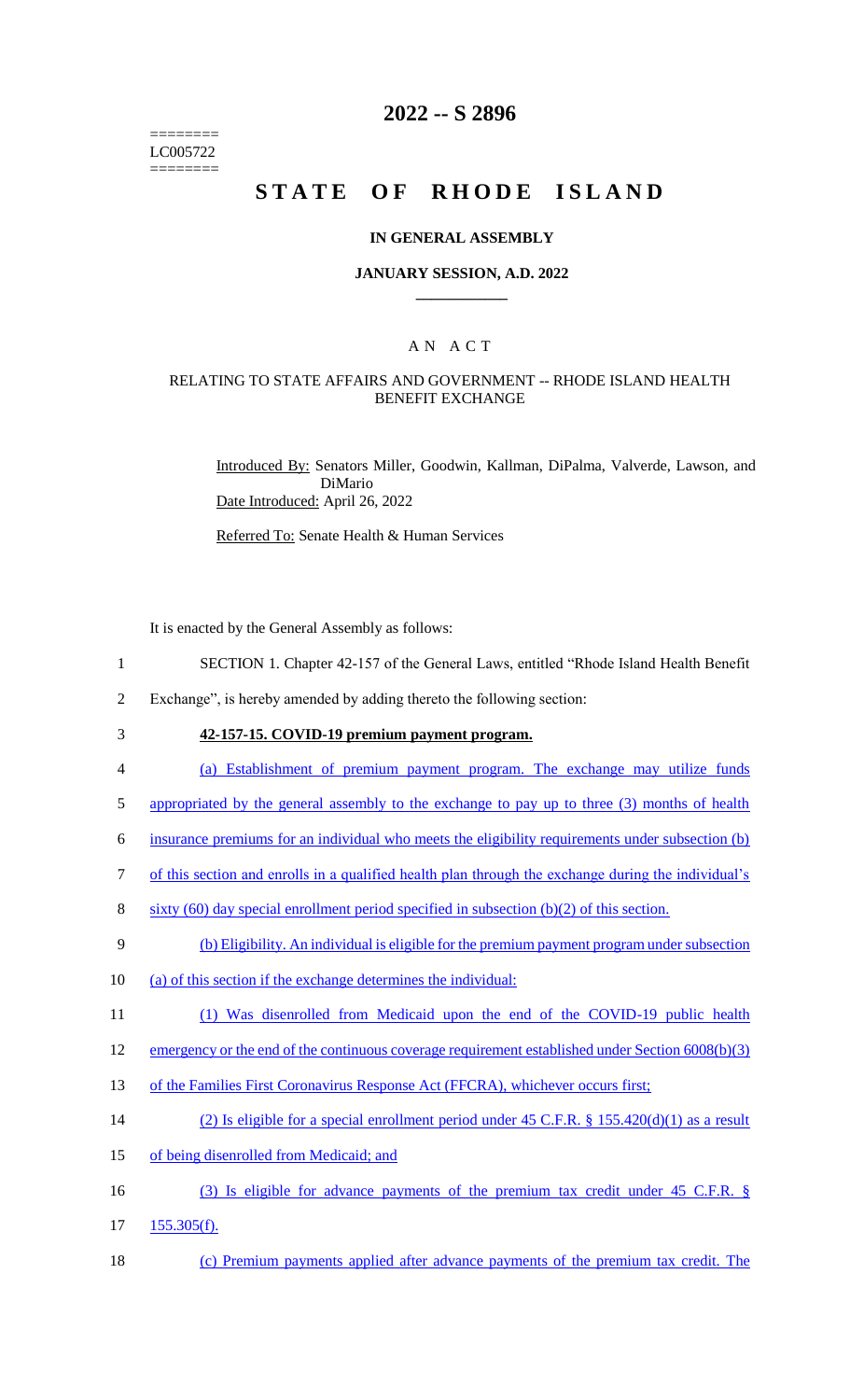1 exchange shall limit premium payment under subsection (a) of this section to the portion of the 2 premium owed after advance payments of the premium tax credit have been applied. If an 3 individual elects to accept less than the full amount of advance payments of the premium tax credit 4 for which the individual is determined eligible under 45 C.F.R. § 155.310(d)(2), the exchange will 5 not utilize funds under subsection (a) of this section to pay that portion of the premium. 6 (d) Duration of program. The premium payment program established by subsection (a) of 7 this section shall be available to eligible individuals for up to twelve (12) months after the month 8 in which the COVID-19 public health emergency ends, consistent with the state health official letter 9 issued by the Centers for Medicaid and Medicare Services on August 13, 2021. If the Centers for 10 Medicaid and Medicare Services extends the timeframe beyond twelve (12) months, the exchange 11 may make this premium payment program available to eligible individuals during the extended 12 period. 13 (e) Availability of funds. Notwithstanding subsections (a), (b), (c), or (d) of this section, 14 the exchange may uniformly restrict, terminate, or otherwise reduce eligibility for the premium 15 payment program under subsection (a) of this section at any time in the case of limited funding 16 **availability**. 17 (f) Appeals. Any person aggrieved by the exchange's determination of eligibility for 18 premium payment under this section has the right to an appeal in accordance with the procedures 19 contained within chapter 35 of title 42. 20 SECTION 2. This act shall take effect upon passage.

======== LC005722 ========